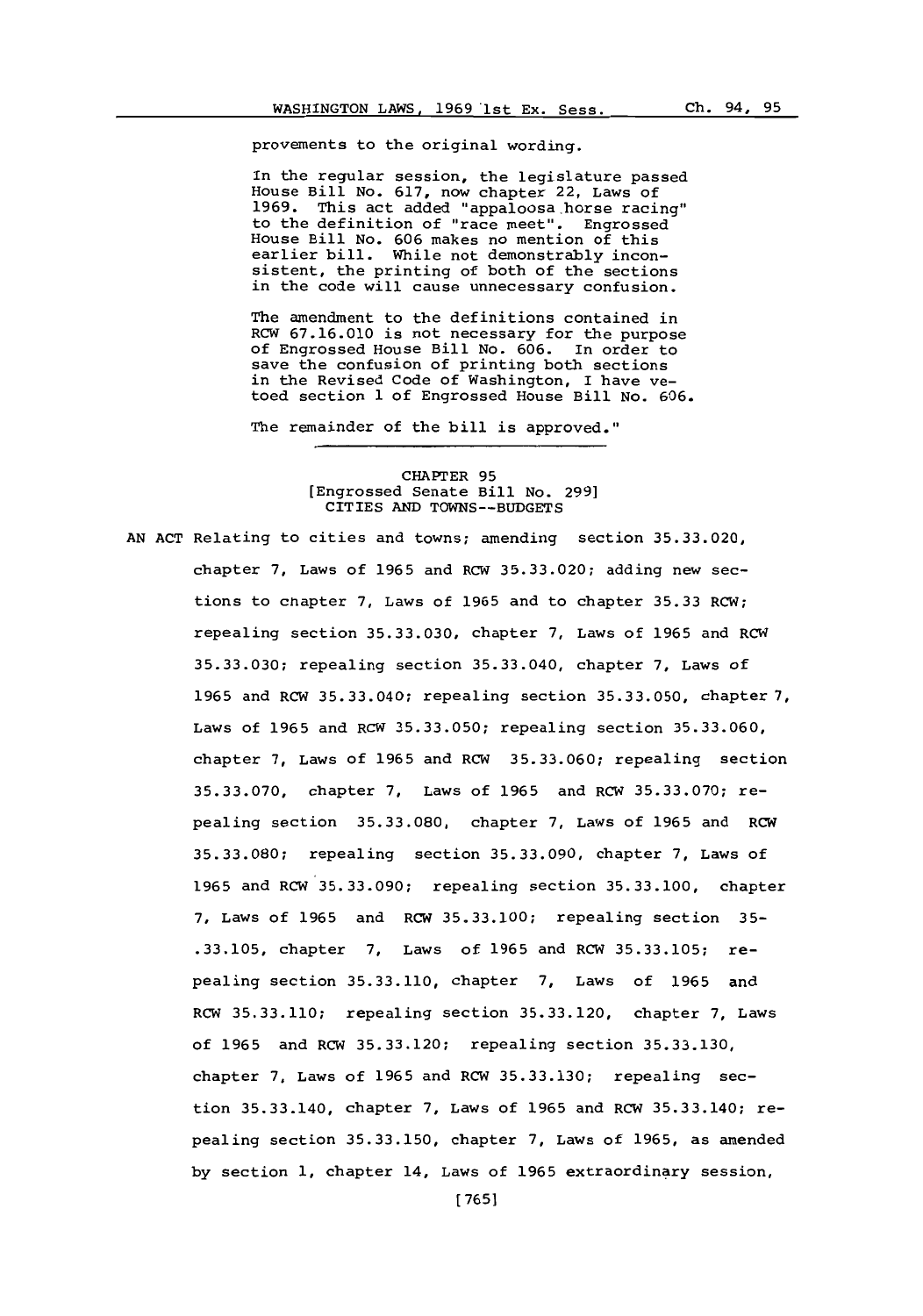## Ch. 95 WASHINGTON LAWS, 1969 1st Ex. Sess.

and RCW **35.33.150;** repealing section **35.33.160,** chapter **7,** Laws of **1965** and RCW **35.33.160;** repealing section **35-** .27.420, chapter **7,** Laws of **1965** and RCW **35.27.420;** repealing section **35.27.430,** chapter **7,** Laws of **1965** and RCW **35.27.430;** repealing section 35.27.440, chapter **7,** Laws of **1965** and RCW 35.27.440; repealing section **35.27.450,** chapter **7,** Laws of **1965** and RCW **35.27.450;** repealing section **35.27.460,** chapter **7,** Laws of **1965** and RCW **35.27.460;** repealing section **35.27.470,** chapter **7,** Laws of **1965** and RCW **35.27-** .470; repealing section **35.27.480,** chapter **7,** Laws of **1965** and RCW **35.27.480;** and repealing section **35.33.010,** chapter **7,** Laws of **1965** and RCW **35.33.010.**

BE IT **ENACTED** BY **THE** LEGISLATURE OF THE **STATE** OF WASHINGTON:

**NEW** SECTION. Section **1.** Unless the context clearly indicates otherwise, the following words as used in this act shall have the meaning herein prescribed:

**(1)** "Clerk" as used in this act includes the officer performing the functions of a finance or budget director, comptroller, auditor, or **by** whatever title he may be known in any city or town.

(2) "Department" as used in this act includes each office, division, service, system or institution of the city or town for which no other statutory or charter provision is made for budgeting and accounting procedures or controls.

**(3)** "Legislative body" as used in this act includes council, commission or any other group of officials serving as the legislative body of a city or town.

(4) "Chief administrative officer" as used in this act includes the mayor of cities or towns having a mayor-council form of government, the commissioners in cities or towns having a commission form of government, the city manager, or any other city or town official designated **by** the charter or ordinances of such city or town under the plan of government governing the same, or the budget or finance officer designated **by** the mayor, manager or commissioners,

**[ 766]**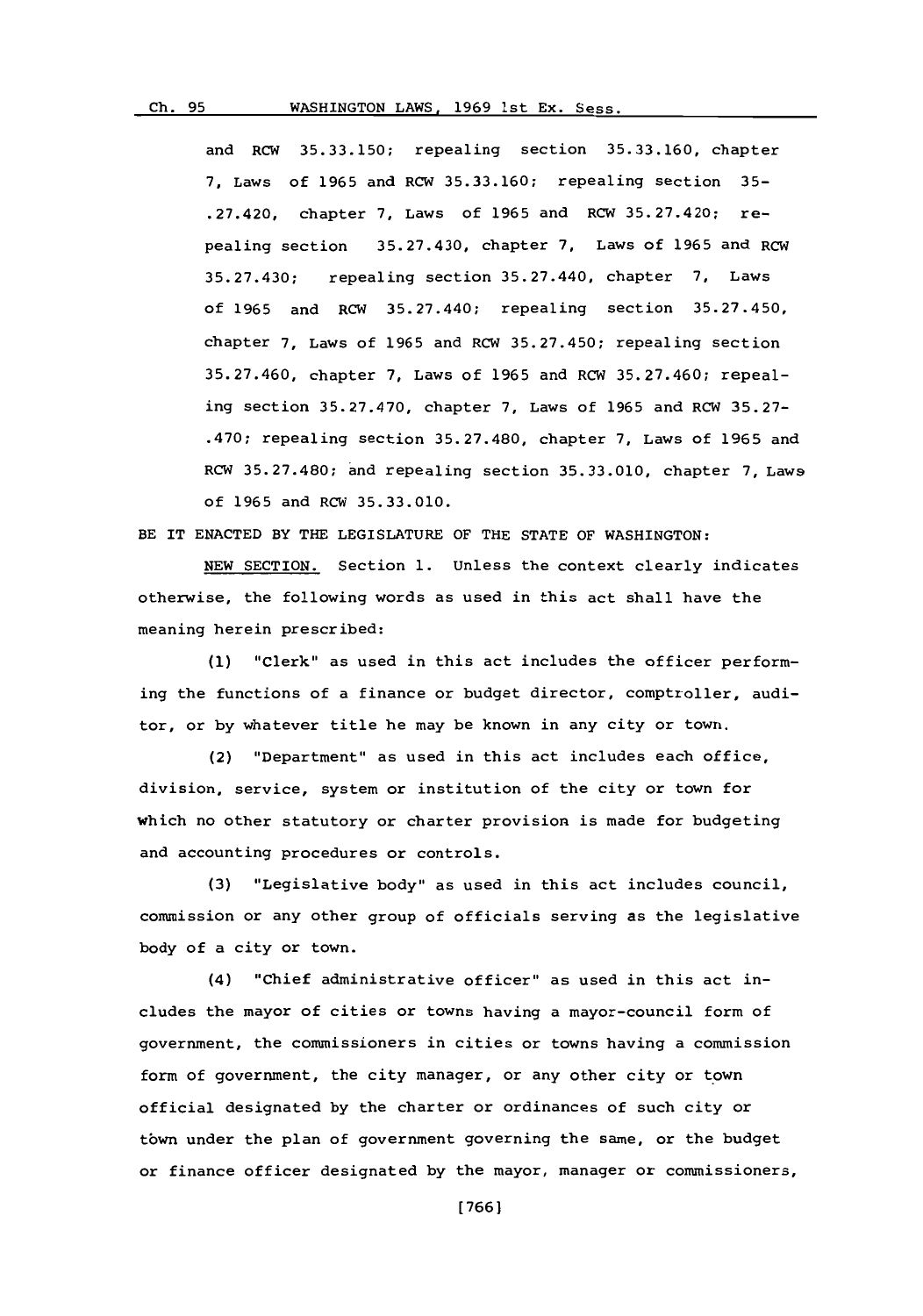to perform the functions, or portions thereof, contemplated **by** this act.

**(5)** "Fiscal year" as used in this act means that fiscal period set **by** the city or town pursuant to authority given under RCW **1.16.030.**

**(6)** "Fund", as used in this act and "funds" where clearly used to indicate the plural of *"fund",* shall mean the budgeting or accounting entity authorized to provide a sum of money for specified activities or purposes.

**(7)** "Funds" as used in this act where not used to indicate the plural of "fund" shall mean money in hand or available for expenditure or payment of a debt or obligation.

**(8)** Except as otherwise defined herein, municipal accounting terms used in this act have the meaning prescribed in "Governmental Accounting, Auditing, and Financial Reporting," prepared **by** the National Committee on Governmental Accounting, **1968.**

Sec. 2. Section **35.33.020,** chapter **7,** Laws of **1965** and RCW **35.33.0'20** are each amended to read as follows:

The provisions of this chapter apply to cities of the first class which have a population of less than three hundred thousand ((and)) **,** to all cities of the second and third classes, and to all towns.

**NEW** SECTION. Sec. **3.** There is added to chapter **7,** Laws of **1965** and to chapter **35.33** RCW a new section to read as follows:

on or before the second Monday of the fourth month prior to the beginning of the city's or town's next fiscal year, or at such other time as the city or town may provide **by** ordinance or charter, the clerk shall notify in writing the head of each department of a city or town to file with the clerk within fourteen days of the receipt of such notification, detailed estimates of the probable revenue from sources other than ad valorem taxation and of all expenditures required **by** his department for the ensuing fiscal year. The notice shall be accompanied **by** the proper forms provided **by** the clerk,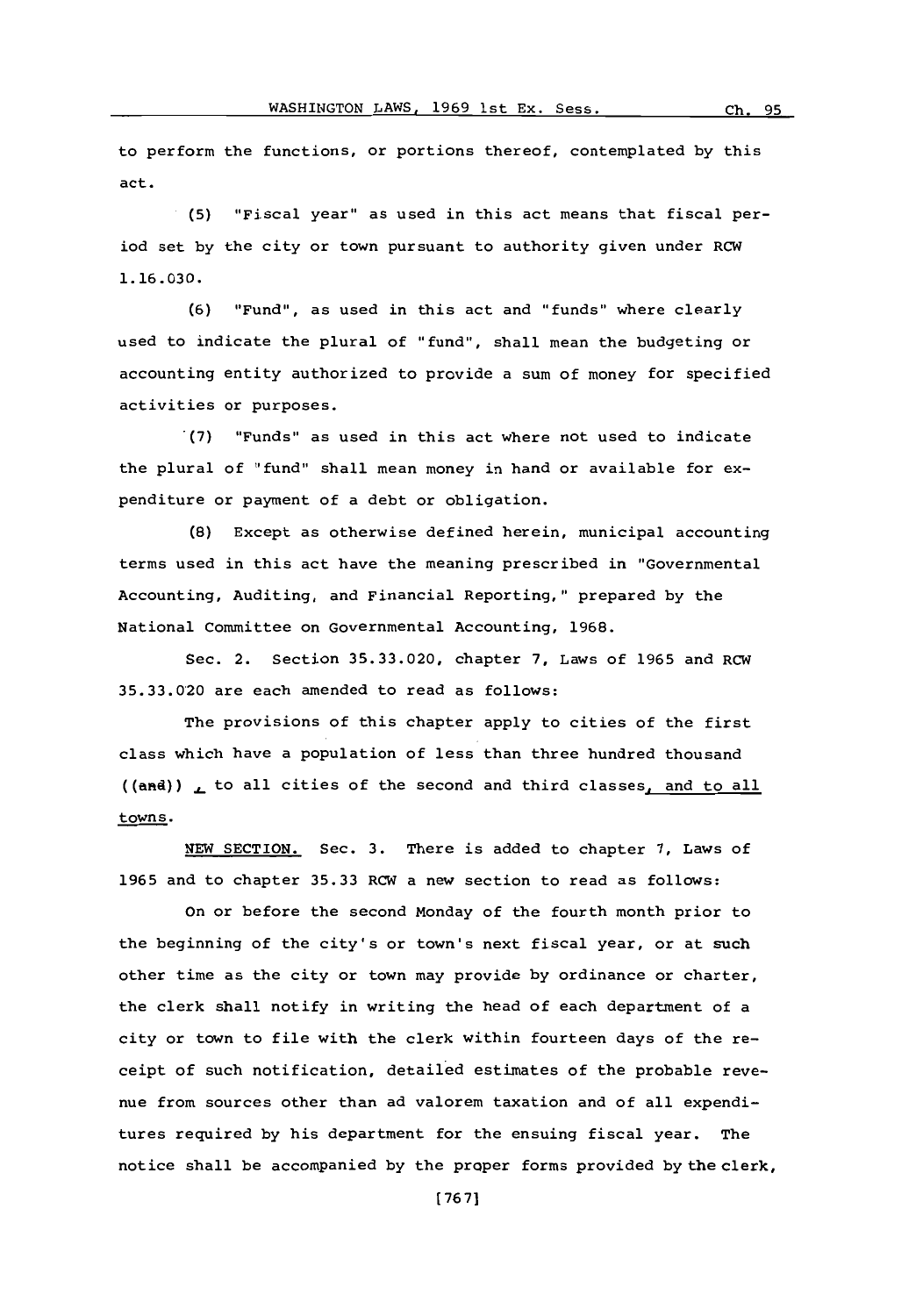## **Ch 99;** WASHINGTON LAWS, **1969** 1st Ex. Sess.

prepared in accordance with the requirements and classification established **by** the division of municipal corporations in the office of the state auditor. The clerk shall prepare the estimates for interest and debt redemption requirements and all other estimates, the preparation of which falls properly within the duties of his office. The chief administrative officers of the city or town shall submit to the clerk detailed estimates of all expenditures proposed to be financed from the proceeds of bonds or warrants not yet authorized, together with a statement of the proposed method of financing them. In the absence or disability of the official or person regularly in charge of a department, the duties herein required shall devolve upon the person next in charge of such department.

**NEW** SECTION. Sec. 4. There is added to chapter **7,** Laws of **1965** and to chapter **35.33** RCW a new section to read as follows:

**All** estimates of receipts and expenditures for the ensuing year shall be fully detailed in the annual budget and shall be classified and segregated according to a standard classification of accounts to be adopted and prescribed **by** the state auditor through the division of municipal corporations after consultation with the Washington finance officers association, the association of Washington cities and the association of Washington city managers.

**NEW SECTION.** Sec. **5.** There is added to chapter **7,** Laws of **1965** and to chapter **35.33** RCW a new section to read as follows:

On or before the first business day in the third month prior to the beginning of the fiscal year of a city or town or at such other time as the city or town may provide **by** ordinance or charter, the clerk or other person designated **by** the charter, **by** ordinances, -or **by** the chief administrative officer of the city or town shall submit to the chief administrative officer a proposed preliminary budget which shall set forth the complete financial program of the city or town for the ensuing fiscal year, showing the expenditure program requested **by** each department and the sources of revenue **by** which each such program is proposed to be financed.

**(768]**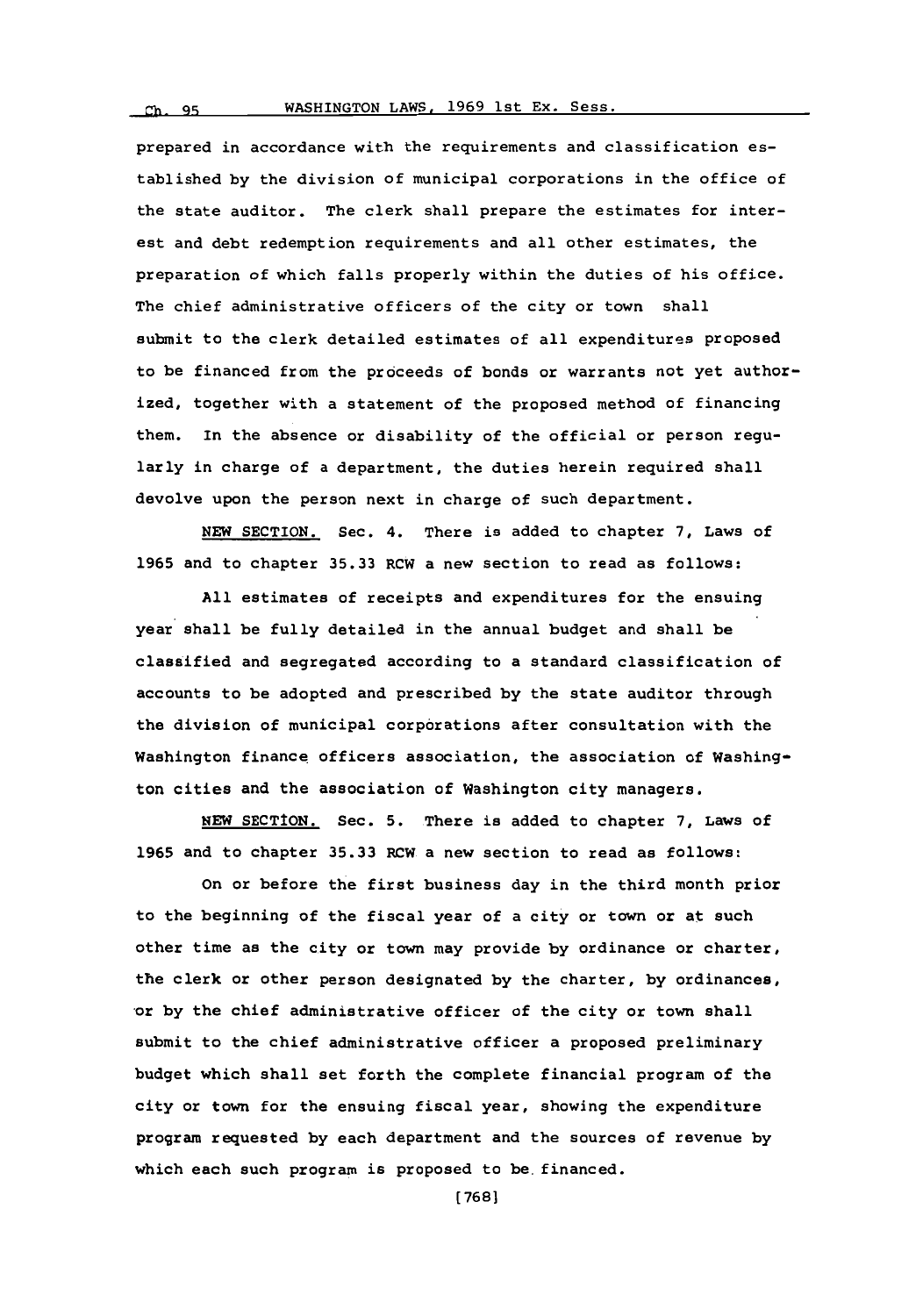The revenue section shall set forth in comparative and tabular form for each fund the actual receipts for the last completed fiscal year. the estimated receipts for the current fiscal year and the estimated receipts for the ensuing fiscal year, which shall include the amount to be raised from ad valorem taxes and unencumbered fund balances estimated to be available at the close of the current fiscal year.

The expenditure section shall set forth in comparative and tabular form for each fund and every department operating within each fund the actual expenditures for the last completed fiscal year, the appropriations for the current fiscal year and the estimated expenditures for the ensuing fiscal year. The salary or salary range for each office, position or job classification shall be set forth separately together With the title or position designation thereof: PROVIDED, That salaries may be set out in total amounts under each department if a detailed schedule of such salaries and positions be attached to and made a part of the budget document.

**NEW** SECTION. Sec. **6.** There is added to chapter **7,** Laws of **1965** and to chapter **35.33** RCW a new section to read as follows:

The chief administrative officer shall prepare the preliminary budget in detail, making any revisions or additions to the reports of the department heads deemed advisable **by** such chief administrative officer and at least sixty days before the beginning of the city's or town's next fiscal year he shall file it with the clerk as the recommendation of the chief administrative officer for the final budget. The clerk shall provide a sufficient number of copies of such preliminary budget and budget message to meet the reasonable demands **of** taxpayers therefor and have them available for distribution not later than six weeks before the beginning of the city's or town's next fiscal year.

**NEW** SECTION. Sec. **7.** There is added to chapter **7,** Laws of **1965** and to chapter **35.33** RCW a new section to read as follows:

In every city or town a budget message prepared **by** or under

**(7691**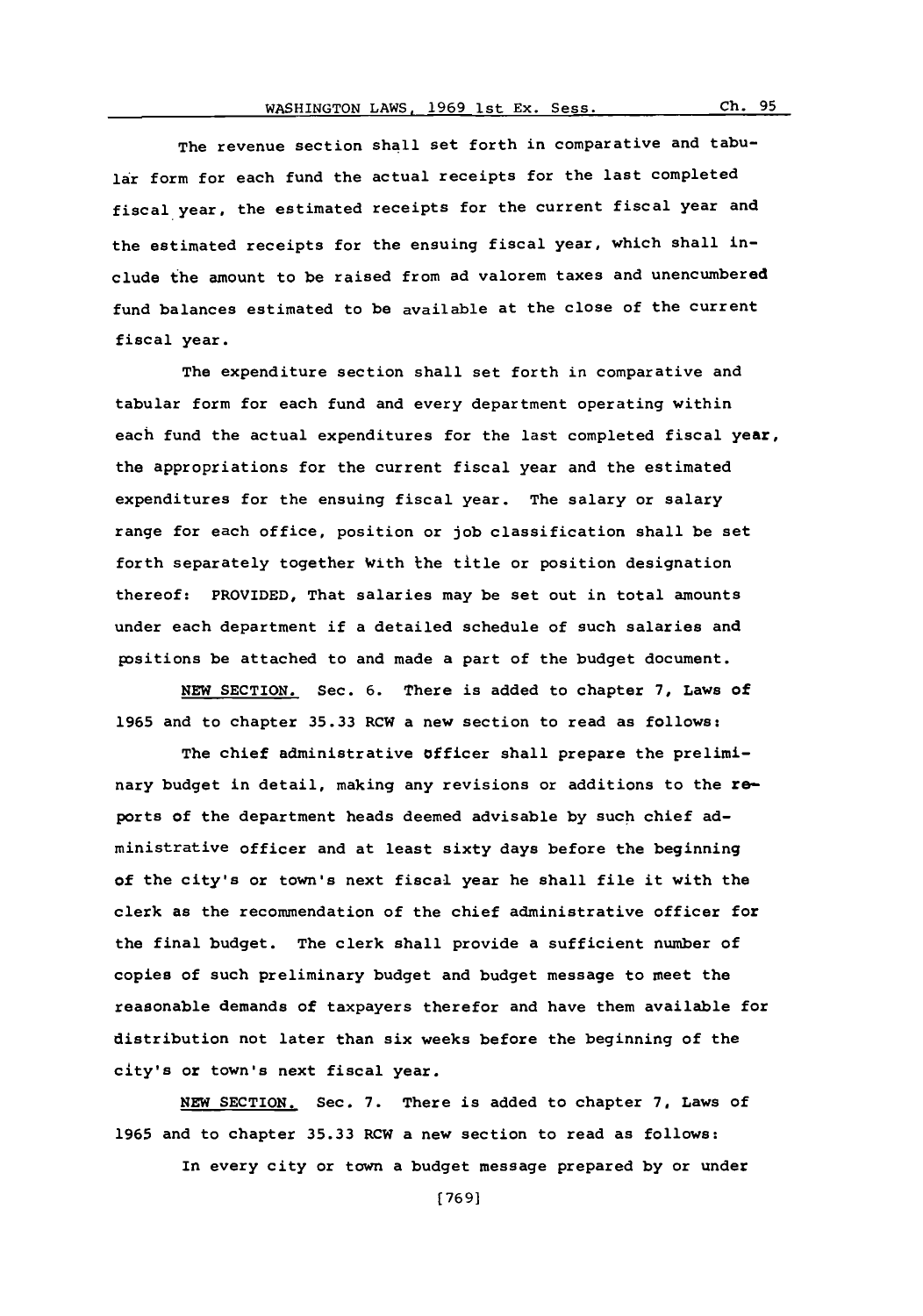the direction of the city's or town's chief administrative officer shall be submitted as a part of the preliminary budget to the city's or town's legislative body at least sixty days before the beginning of the city's or town's next fiscal year and shall contain the following:

**(1)** An explanation of the budget document;

(2) An outline of the recommended financial policies and programs **of** the city for the ensuing fiscal year;

**(3) A** statement of the relation of the recommended appropriation to such policies and programs;

(4) **A** statement of the reason for salient changes from the previous year in appropriation and revenue items;

**(5)** An explanation for any recommended major changes in financial policy.

Prior to the final hearing on the budget, the legislative body or a committee thereof, shall schedule hearings on the budget or parts thereof, and may require the presence of department heads to give information regarding estimates and programs.

**NEW** SECTION. Sec. **8.** There is added to chapter **7,** Laws of **1965** and to chapter **35.33** RCW a new section to read as follows:

Immediately following the filing of the preliminary budget with the clerk, the clerk shall publish a notice once each week for two consecutive weeks stating that the preliminary budget for the ensuing fiscal year has been filed with the clerk; that a copy thereof will be furnished to any taxpayer who will call at the clerk's office therefor and that the legislative body of the city or town will meet on the first business day of the month next preceding the beginning of the ensuing fiscal year for the purpose of fixing the final budget, designating the date, time and place of the legislative budget meeting and that any taxpayer may appear thereat and be heard for or against any part of the budget. The publication of such notice shall be made in the official newspaper of the city or town if there is one, otherwise in a newspaper of general circulation in the city or town or if there be no newspaper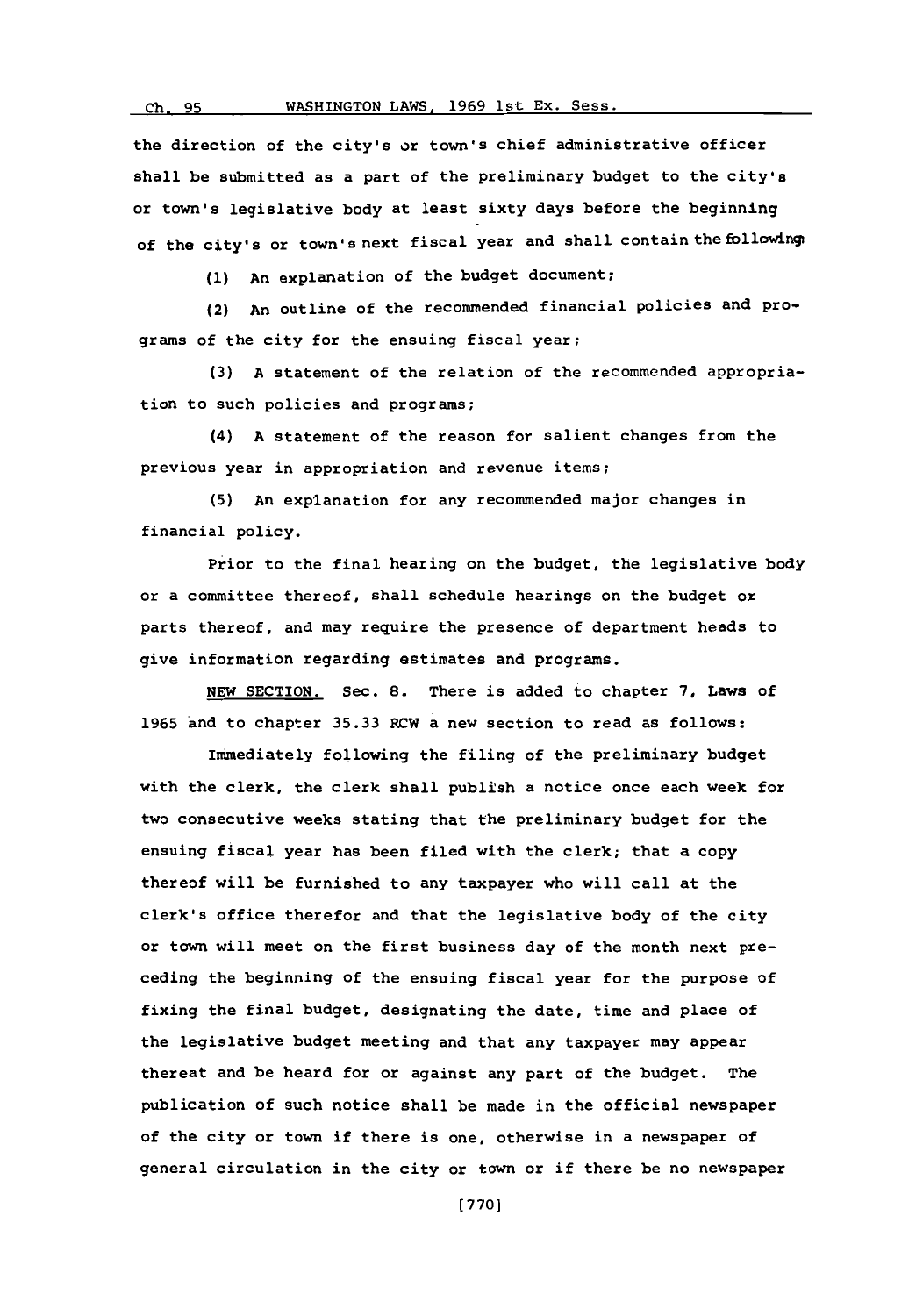of general circulation in the city or town, then **by** posting in three public places fixed **by** ordinance as the official places for posting

**NEW** SECTION. Sec. **9.** There is added to chapter **7,** Laws of **1965** and to chapter **35.33** RCW a new section to read as follows:

the city's or town's official notices.

The council shall meet on the day fixed **by** section **8** of this **1969** amendatory act for the purpose of fixing the final budget of the city or town at the time and place designated in the notice thereof. Any taxpayer may appear and be heard for or against any part of the budget. The hearing may be continued from day to day but not later than the twenty-fifth day prior to commencement of the city's or town's fiscal year.

**NEW** SECTION. Sec. **10.** There is added to chapter **7,** Laws of **1965** and to chapter **35.33** ROW a new section to read as follows:

Following conclusion **of** the hearing, and prior to the beginning of the fiscal year, the legislative body shall make such adjustments and changes as it deems necessary or proper and after determining the allowance in each item, department, classification and fund, and shall **by** ordinance, adopt the budget in its final form and content. Appropriations shall be limited to the total estimated revenues contained therein including the amount to be raised **by** ad valorem taxes and the unencumbered fund balances estimated to be available at the close of the current fiscal year. Such ordinances may adopt the final budget **by** reference: PROVIDED, That the ordinance adopting such budget shall set forth in summary form the totals of estimated revenues and appropriations for each separate fund and the aggregate totals for all such funds combined.

**A** complete copy of the final budget as adopted shall be transmitted to the division of municipal corporations in the office of the state auditor, and to the association of Washington cities.

**NEW** SECTION. Sec. **11.** There is added to chapter **7,** Laws of **1965** and to chapter **35.33** ROW a new section to read as follows:

Upon the happening of any emergency caused **by** violence of

**[771]**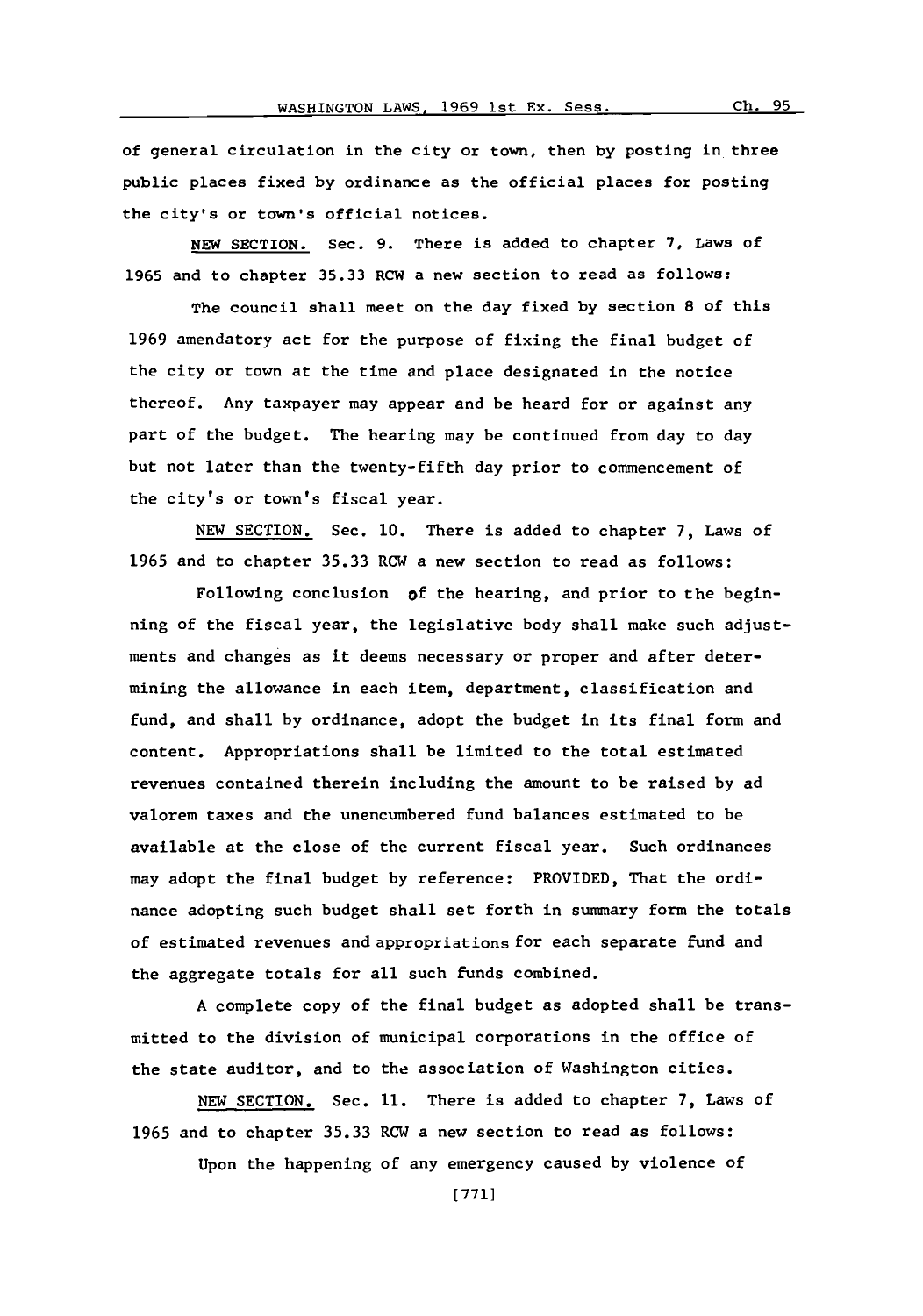## **Ch. 95** WASHINGTON LAWS, **1969** lst Ex. Sess.

nature, casualty, riot, insurrection, war, or other unanticipated occurrence requiring the immediate preservation of order or public health, or for the restoration to a condition of usefulness of any public property which has been damaged or destroyed **by** accident, or for public relief from calamity, or in settlement of approved claims for personal injuries or property damages, or to meet mandatory expenditures required **by** laws enacted since the last annual budget was adopted, or to cover expenses incident to preparing for or establishing a new form of government authorized or assumed after adoption of the current budget, including any expenses incident to selection of additional or new officials required thereby, or incident to employee recruitment at any time, the city or town legislative body, upon the adoption of an ordinance, **by** the vote of one more than the majority of all members of the legislative body, stating the facts constituting the emergency and the estimated amount required to meet it, may make the expenditures therefor without notice or hearing.

**NEW** SECTION. Sec. 12. There is added to chapter **7,** Laws of **1965** and to chapter **35.33** RCW a new section to read as follows:

If a public emergency which could not reasonably have been foreseen at the time of filing the preliminary budget requires the expenditure of money not provided for in the annual budget, and if it is not one of the emergencies specifically enumerated in section **11** of this **1969** amendatory act, the city or town legislative body before allowing any expenditure therefor shall adopt an ordinance stating the facts constituting the emergency and the estimated amount required to meet it and declaring that an emergency exists.

Such-ordinance shall not be voted on until five days have elapsed after its introduction, and for passage shall require the vote of one more than the majority of all members of the legislative body of the city or town.

Any taxpayer may appear at the meeting at which the emergency ordinance is to be voted on and be heard for or against the adoption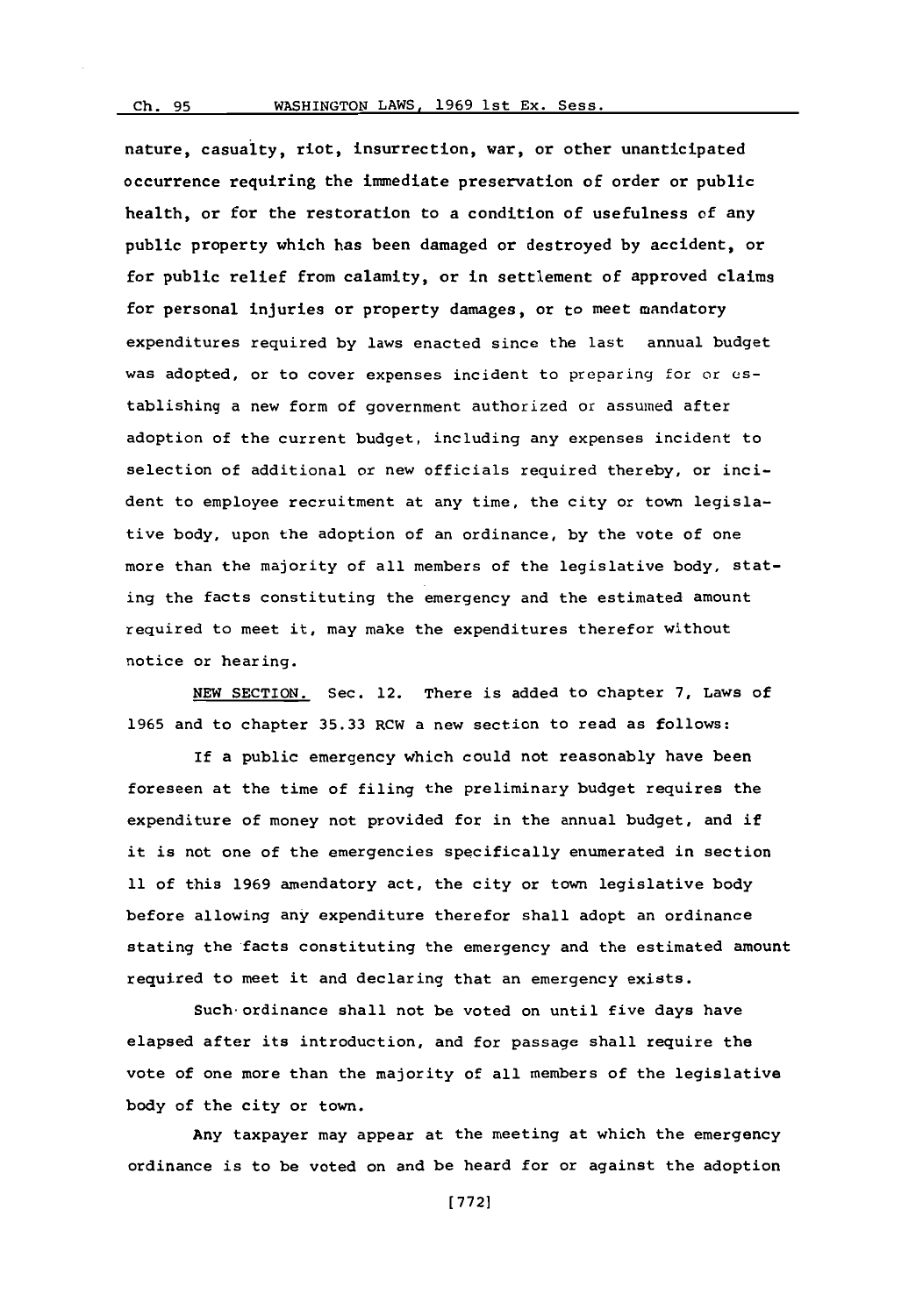thereof.

**NEW** SECTION. Sec. **13.** There is added to chapter **7,** Laws of **1965** and to chapter **35.33** RCW a new section to read as follows:

**All** expenditures for emergency purposes as provided in this chapter shall be paid **by** warrants from any available money in the fund properly chargeable with such expenditures. If, at any time, there is insufficient money on hand in a fund with which to pay such warrants as presented, the warrants shall be registered, bear interest and be called in the same manner as other registered warrants as prescribed in section **16** of this **1969** amendatory act.

**NEW** SECTION. Sec. 14. There is added to chapter **7,** Laws of **1965** and to chapter **35.33** RCW a new section to read as follows:

In adopting the final budget for any fiscal year, the legislative body shall appropriate from estimated revenue sources available, a sufficient amount to pay the principal and interest on all outstanding registered warrants issued since the adoption of the last preceding budget except those issued and identified as revenue warrants and except those for which an appropriation previously has been made: PROVIDED, That no portion of the revenues which are restricted in use **by** law may be appropriated for the redemption of warrants issued against a utility or other special purpose fund of a self-supporting nature: PROVIDED FURTHER, That all or any portion of the city's or town's outstanding registered warrants may be funded into bonds in any manner authorized **by** law.

**NEW** SECTION. Sec. **15.** There is added to chapter **7,** Laws of **1965** and to chapter **35.33** RCW a new section to read as follows:

Notwithstanding the appropriations for any salary, or salary range of any employee or employees adopted in a final budget, the legislative body of any city or town may, **by** ordinance, change the wages, hours, and conditions of employment of any or all of its appointive employees if sufficient funds are available for appropriation to such purposes.

**NEW SECTION.** Sec. **16.** There is added to chapter **7,** Laws of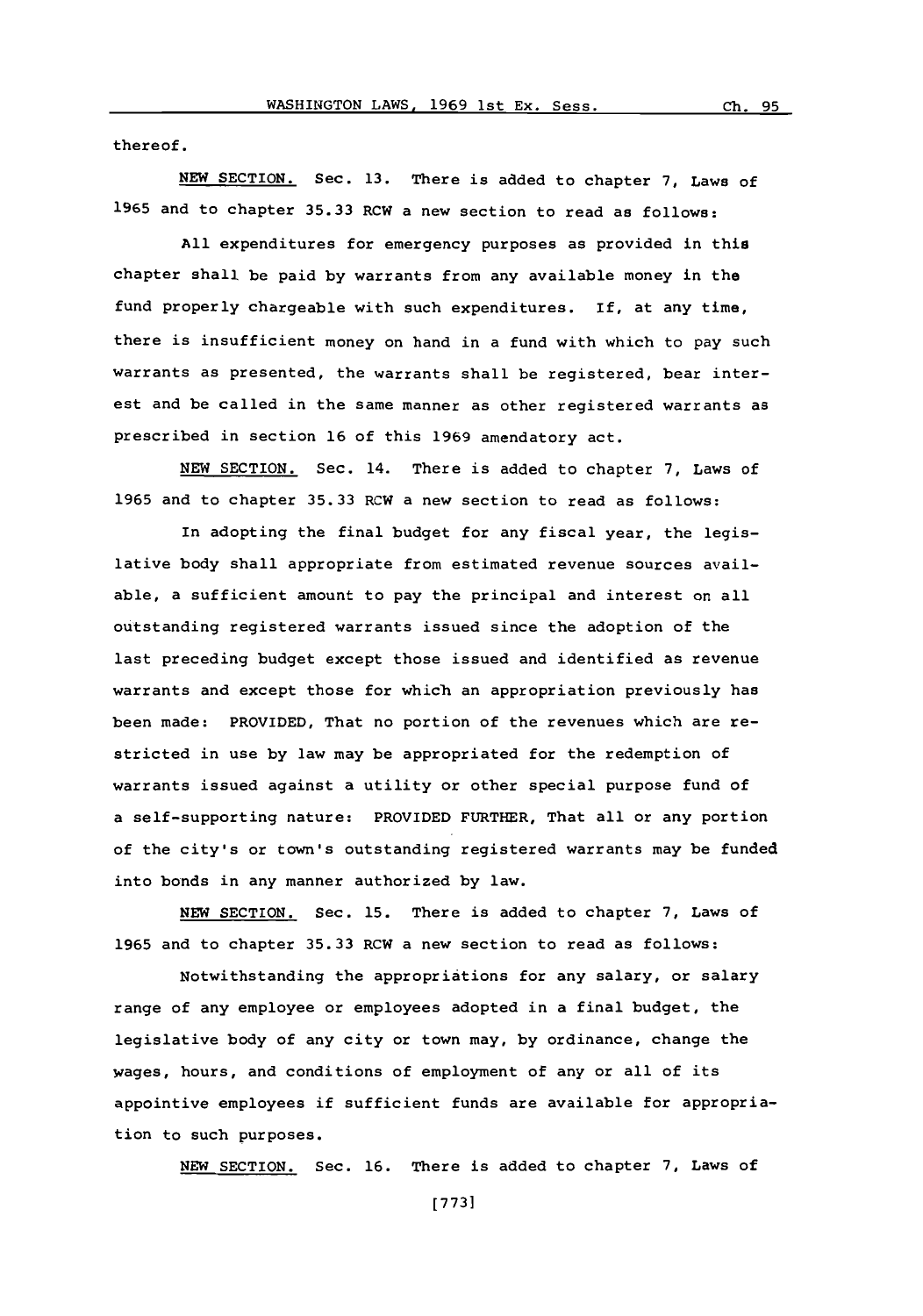**1965** and to chapter **35.33** RCW a new section to read as follows:

The division of municipal corporations in the office of the state auditor is empowered to make and install the forms and classifications required **by** this chapter to define what expenditures are chargeable to each budget class and to establish the accounting and cost systems necessary to secure accurate budget information.

**NEW** SECTION. Sec. **17.** There is added to chapter **7,** Laws of **1965** and to chapter **35.33** RCW a new section to read as follows:

The expenditures as classified and itemized in the final budget shall constitute the city's or town's appropriations for the ensuing fiscal year. Unless otherwise ordered **by** a court of competent jurisdiction, and subject to further limitations imposed **by** ordinance of the city or town, the expenditure of city or town funds or the incurring of current liabilities on behalf of the city or town shall be limited to the following:

**(1)** The total amount appropriated for each fund in the budget for the current fiscal year, without regard to the individual items contained therein, except that this limitation shall not apply to wage adjustments authorized **by** section **15** of this **1969** amendatory act; and

(2) The unexpended appropriation balances of a preceding budget which may be carried forward from prior fiscal years pursuant to section 24 of this **1969** amendatory act; and

**(3)** Funds received from the sale of bonds or warrants which have been duly authorized according to law; and

(4) Funds received in excess of estimated revenues during the current fiscal year, when authorized **by** an ordinance amending the original budget; and

**(5)** Expenditures required for emergencies, as authorized in sections **11** and 12 of this **1969** amendatory act.

Transfers between individual appropriations within any one fund may be made during the current fiscal year **by** order of the city's or town's chief administrative officer subject to such regulations,

**[ 774]**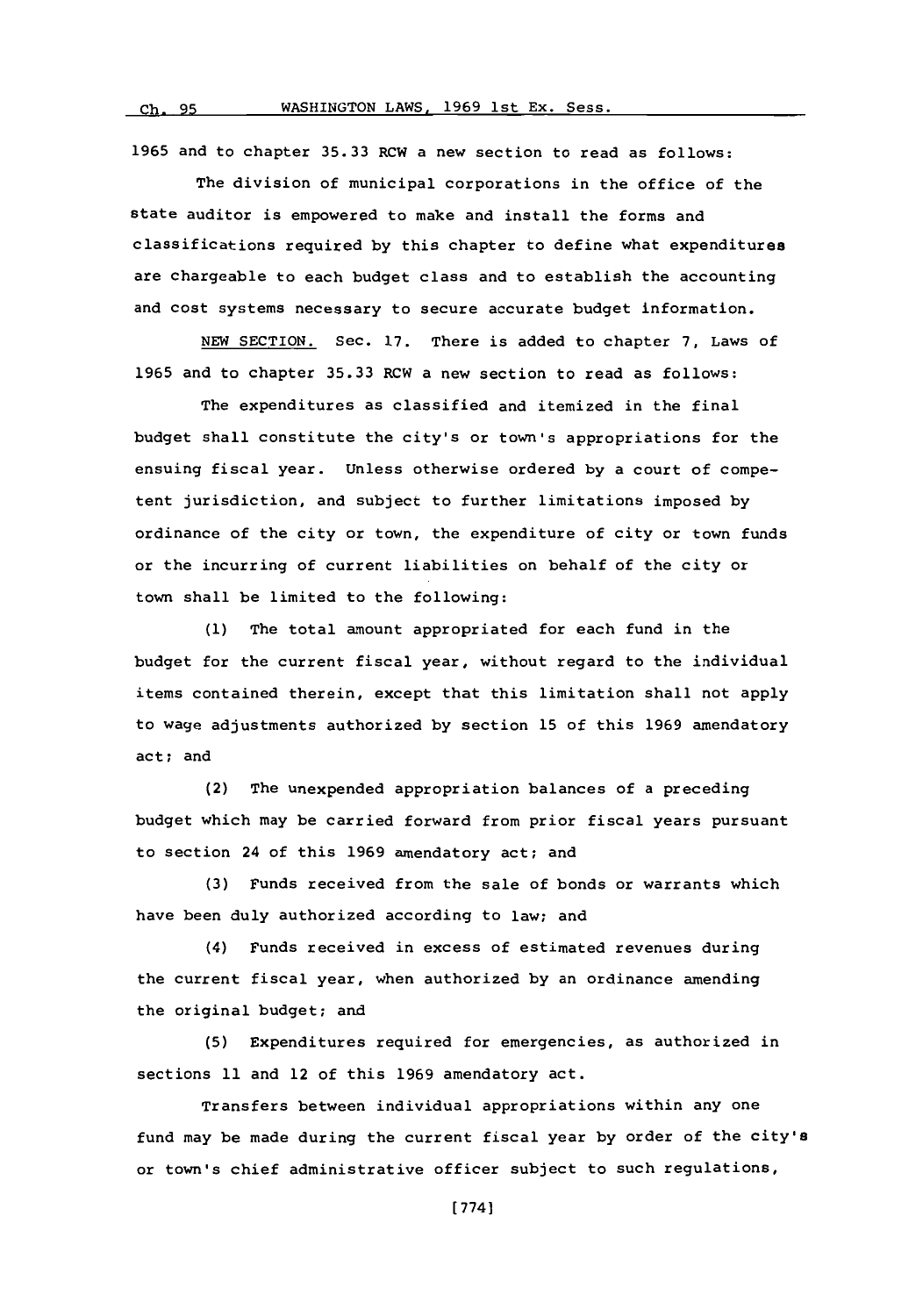if any, as may be imposed **by** the city or town legislative body. Notwithstanding the provisions of RCW 43.09.210 or of any statute to the contrary, transfers, as herein authorized, may be made within the same fund regardless of the various offices, departments or divisions of the city or town which may be affected.

The city or town legislative body, upon a finding that it is to the best interests of the city or town to decrease, revoke or recall all or any portion of the total appropriations provided for any one fund, may, **by** ordinance, approved **by** the vote of one more than the majority of all members thereof, stating the facts and findings for doing so, decrease, revoke or recall all or any portion of an unexpended fund balance, and **by** said ordinance, or a subsequent ordinance adopted **by** a like majority, the moneys thus released may be reappropriated for another purpose or purposes, without limitation to department, division or fund, unless the use of such moneys is otherwise restricted **by** law, charter, or ordinance.

**NEW** SECTION. Sec. **18.** There is added to chapter **7,** Laws of **1965** and to chapter **35. 33** RCW a new section to read as follows:

Liabilities incurred **by** any officer or employee of the city or town in excess of any budget appropriations shall not be a liability of the city or town. The clerk shall issue no warrant and the city or town legislative body or other authorized person shall approve no claim for an expenditure in excess of the total amount appropriated for any individual fund, except upon an order of a court of competent jurisdiction or for emergencies as provided in this chapter.

**NEW** SECTION. Sec. **19.** There is added to chapter **7,** Laws of **1965** and to chapter **35.33** RCW a new section to read as follows:

Moneys received from the sale of bonds or warrants shall be used for no other purpose than that for which they were issued and no expenditure shall be made for that purpose until the bonds have been duly authorized. If any unexpended fund balance remains from the proceeds realized from the bonds or warrants after the accomplishment of the purpose for which they were issued it shall be used

Ch. 95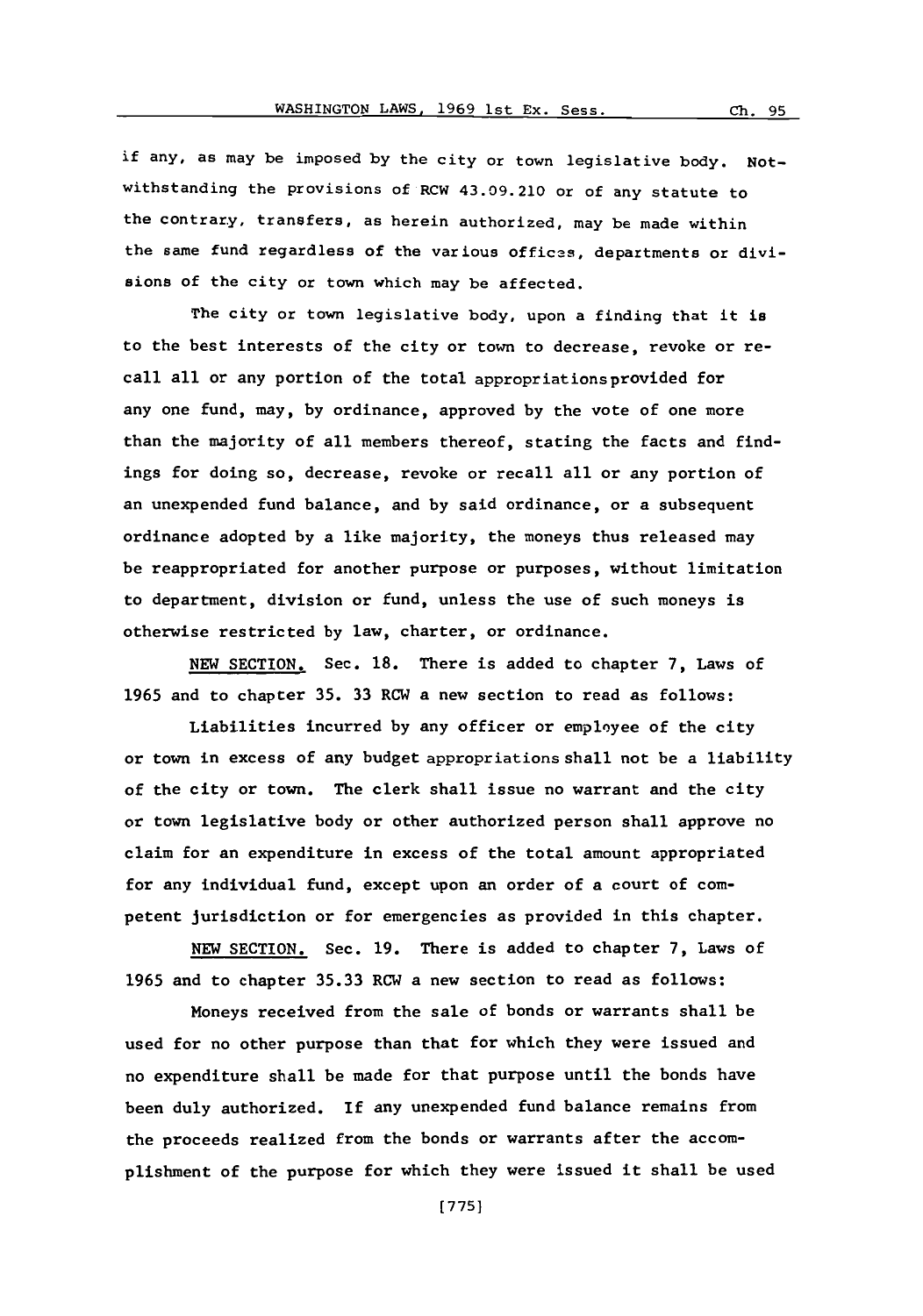for the redemption of such bond or warrant indebtedness. Where a budget contains an expenditure program to be financed from a bond issue to be authorized thereafter, no such expenditure shall be made or incurred until after the bonds have been duly authorized.

**NEW** SECTION. Sec. 20. There is added to chapter **7,** Laws of **1965** and to chapter **35.33** RCW a new section to read as follows:

At a time fixed **by** the city's or town's ordinance or city charter, not later than the first Monday in October of each year, the chief adninistrative officer shall provide the city's or town's legislative body with current information on estimates of revenues from all sources as adopted in the budget for the current year, together with estimates submitted **by** the clerk under section **5** of this **1969** amendatory act. The city's or town's legislative body and the city's or town's administrative officer or his designated representative shall consider the city's or town's total anticipated financial requirements for the ensuing fiscal year, and the legislative body shall determine and fix **by** ordinance the amount to be raised **by** ad valorem taxes. Upon adoption of the ordinance fixing the amount of ad valorem taxes to be levied, the clerk shall certify the same to the board of county commissioners as required **by** RCW 84.52.020.

**NEW** SECTION. Sec. 21. There is added to chapter **7,** Laws of **1965** and to chapter **35.33** RCW a new section to read as follows:

At such intervals as may be required **by** city charter or city or town ordinance, however, being not less than quarterly, the clerk shall submit to the city's or town's legislative body and chief administrative officer a report showing the expenditures and liabilities against each separate budget appropriation incurred during the preceding reporting period and like information for the whole of the current fiscal year to the first day of the current reporting period together with the unexpended balance of each appropriation. The report shall also show the receipts from all sources.

**NEW** SECTION. Sec. 22. There is added to chapter **7,** Laws of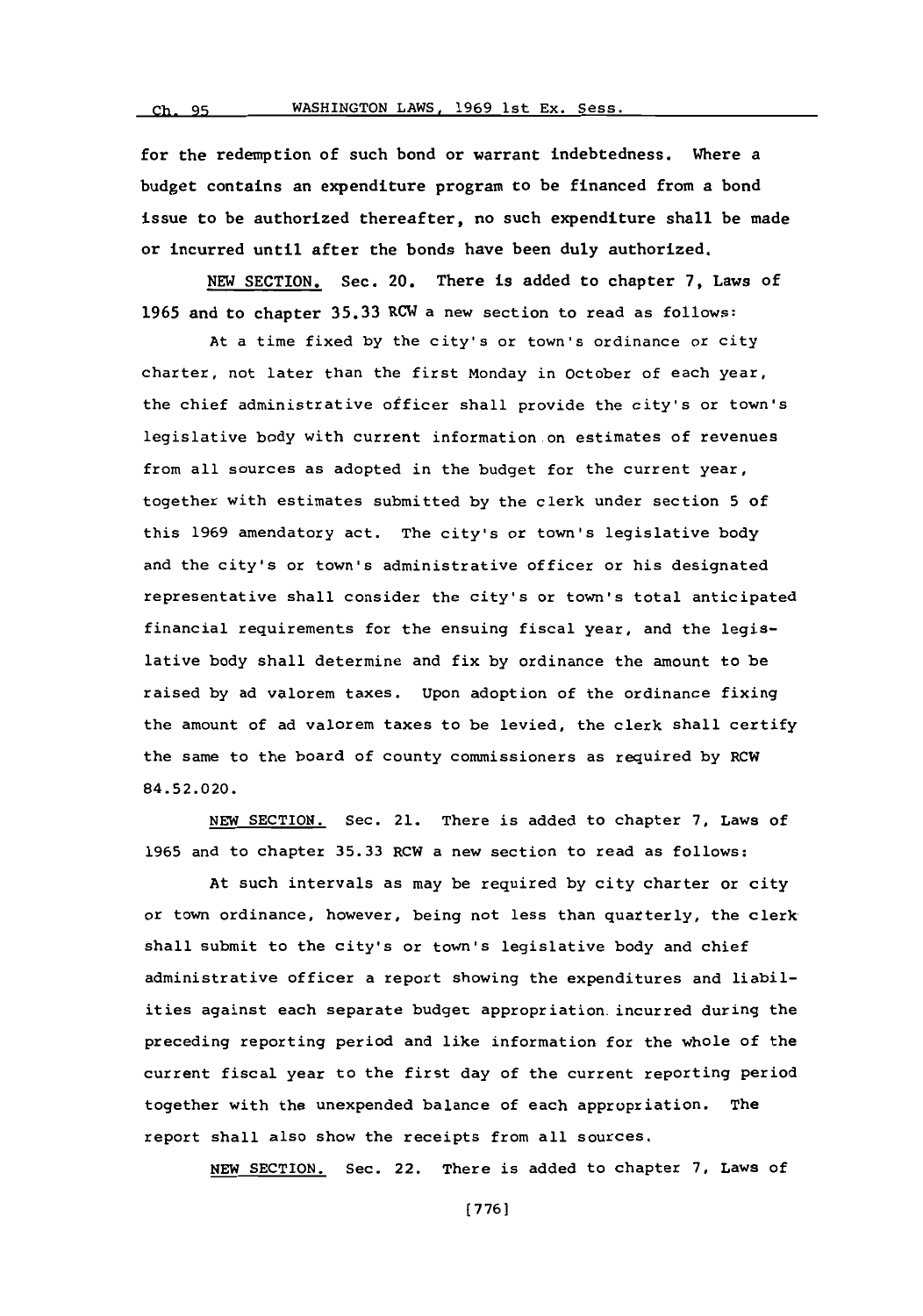**Ch. 95**

**1965** and to chapter **35.33** RCW a new section to read as follows:

Every city or town may create and maintain a contingency fund to provide moneys with which to meet any municipal expense, the necessity or extent of which could not have been foreseen or reasonably evaluated at the time of adopting the annual budget, or from which to provide moneys for those emergencies described in sections **11** and 12 of this **1969** amendatory act. Such fund may be supported **by** a budget appropriation from any tax or other revenue source not restricted in use **by** law, or also may be supported **by** a transfer from other unexpended or decreased funds made available **by** ordinance as set forth in section **17** of this **1969** amendatory act: PROVIDED, That the total amount accumulated in such fund at any time shall not exceed the equivalent of one and one-half mills on each dollar of assessed valuation of property within the city or town at such time. Any moneys in the contingency fund at the end of the fiscal year shall not lapse **ex**cept upon reappropriation **by** the council to another fund in the adoption of a subsequent budget.

**NEW** SECTION. Sec. **23.** There is added to chapter **7,** Laws of **1965** and chapter **35.33** RCW a new section to read as follows:

No money shall be withdrawn from the contingency fund except **by** transfer to the appropriate operating fund authorized **by** a resolution or ordinance of the legislative body of the city or town, adopted **by** a majority vote of the entire legislative body, clearly stating the facts constituting the reason for the withdrawal or the emergency as the case may be, specifying the fund to which the withdrawn money shall be transferred.

**NEW** SECTION. Sec. 24. There is added to chapter **7,** Laws of **1965** and to chapter **35.33** RCW a new section to read as follows:

**All** appropriations in any current operating fund shall lapse at the end of each fiscal year: PROVIDED, That this shall not prevent payments in the following year upon uncompleted programs or improvements in progress or on orders subsequently filled or claims subsequently billed for the purchase of material, equipment and supplies or for personal or contractual services not completed or fur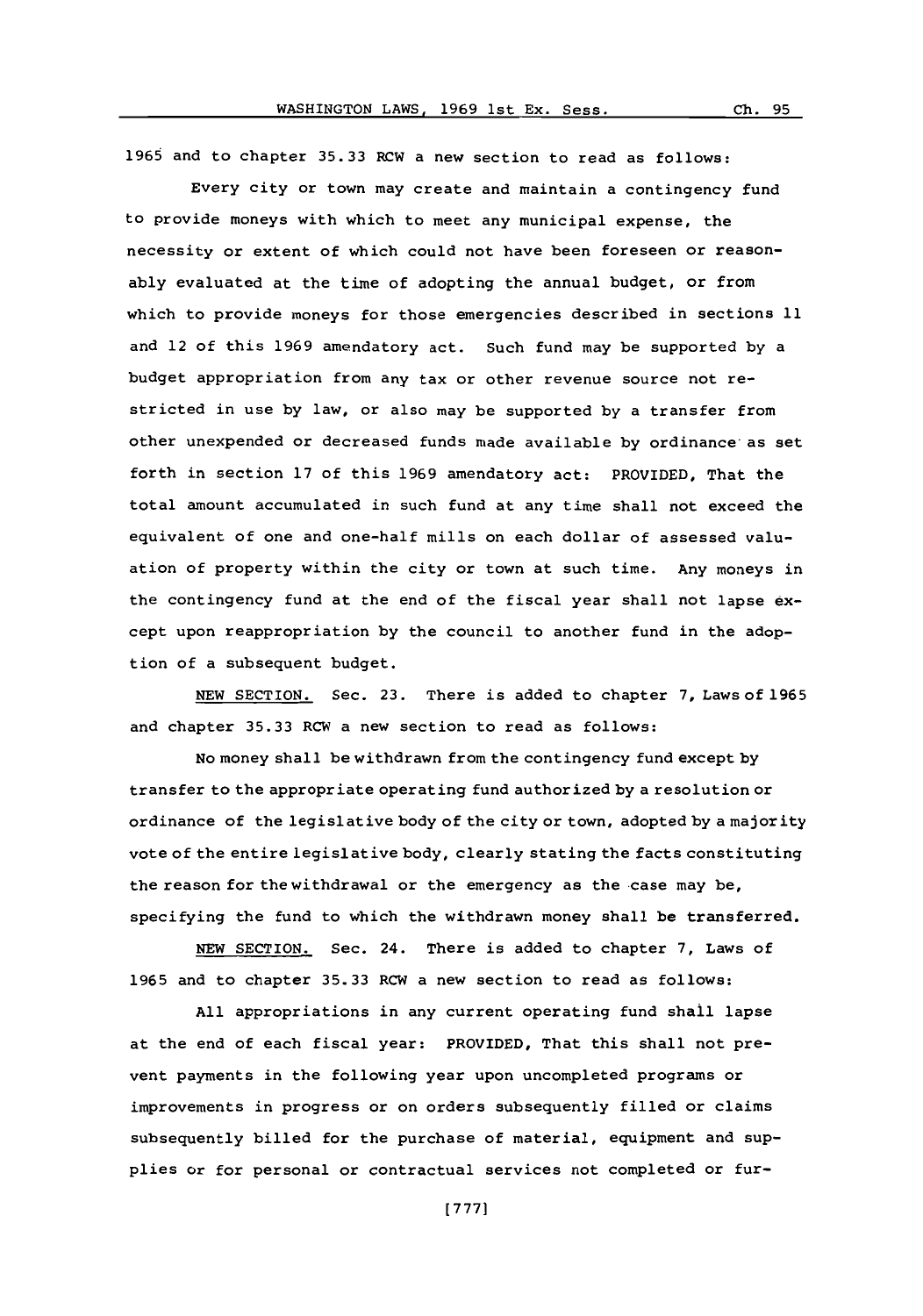nished **by** the end of the fiscal year, all of which have been properly budgeted and contracted for prior to the close of such fiscal year but furnished or completed in due course thereafter.

**All** appropriations in a special fund authorized **by** ordinance or **by** state law to be used only for the purpose or purposes therein specified, including any cumulative reserve funds lawfully established in specific or general terms for any municipal purpose or purposes, or a contingency fund as authorized **by** section **23** of this **1969** amendatory act, shall not lapse, but shall be carried forward from year to year until fully expended or the purpose has been accomplished or abandoned, without necessity of reappropriation.

The accounts for budgetary control for each fiscal year shall be kept open for twenty days after the close of such fiscal year for the purpose of paying and recording claims for indebtedness incurred during such fiscal year; any claim presented after the twentieth day following the close of the fiscal year shall be paid from appropriations lawfully provided for the ensuing period, including those made available-by provisions of this section, and shall be recorded in the accounts for the ensuing fiscal year.

**NEW** SECTION. Sec. **25.** There is added to chapter **7,** Laws of **1965** and to chapter **35.33** RCW a new section to read as follows:

Upon the conviction of any city or town official, department head or other city or town employee of knowingly failing, or refusing, without just cause, to perform any duty imposed upon such officer or employee **by** this chapter, or city charter or city or town ordinance, in connection with the giving of notice, the preparing and filing of estimates of revenues or expenditures or other information required for preparing a budget report in the tine and manner required, or of knowingly making expenditures in excess of budget appropriations, he shall be guilty of a misdemeanor and shall be fined not more than five hundred dollars for each separate violation.

**NEW** SECTION. Sec. **26.** The following acts or parts thereof are hereby repealed: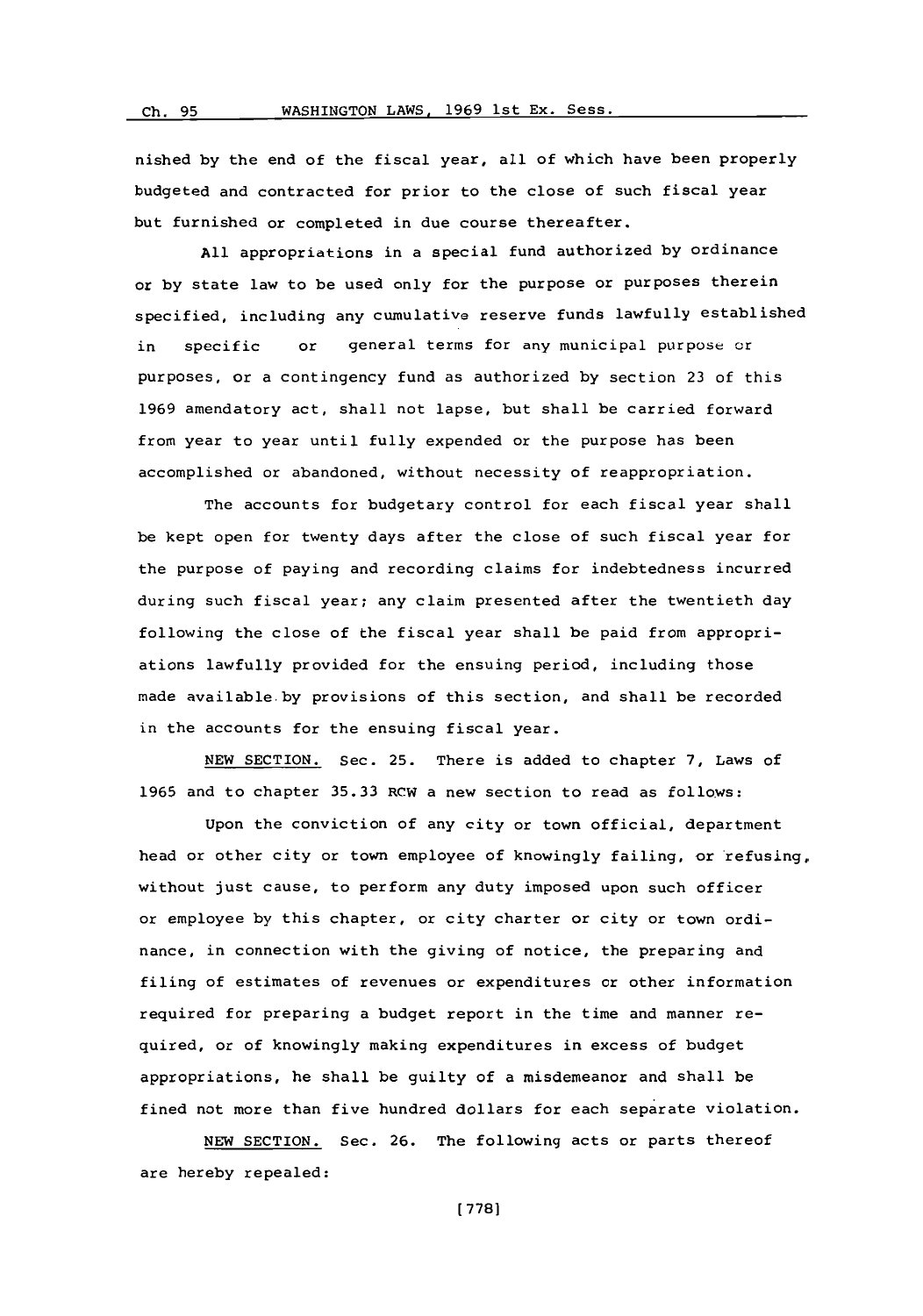**(1)** Section **35.33.030,** chapter **7,** Laws of **1965** and RCW **35- .33.030;** (2) **35. 33.** 040 **; (3)** Section **35. 33.050,** chapter Laws **of 1965** and RCW **35- .33.050;** (4) Section **35. 33. 060,** chapter Laws **of 1965** and RCW **35- .33.060; (5) .33. 070 ; (6)** Section **35.33.080,** chapter Laws **of 1965** and RCW **35- .33.080; (7)** Section **35.33.090,** chapter Laws **of 1965** and RCW **35- .33.090; (8)** Section **35.33.100,** chapter Laws **of 1965** and RCW **35- .33. 100;** Section **35.33.040,** chapter Laws **of 1965** and RCW Section **35.33.070,** chapter Laws **of 1965** and RCW **35- (9)** Section **35.33.105,** chapter Laws **of 1965** and RCW **35-.33.105; (10)** Section **35.33.110,** chapter **7,** Laws of **1965** and RCW **35.33.110; (11)** Section **35.33.120,** chapter **7,** Laws of **1965** and RCW **35. 33. 120;** (12) Section **35.33.130,** chapter **7,** Laws of **1965** and RCW **35.33.130; (13)** Section **35.33.140,** chapter **7,** Laws of **1965** and RCW **35.33.140;** (14) Section **35.33.150,** chapter **7,** Laws of **1965** as amended **by** section **1,** chapter 14, Laws of **1965** extraordinary session, and RCW **35.33.150; (15)** Section **35.33.160,** chapter **7,** Laws of **1965** and RCW **35.33. 160; (16)** Section **35.27.420,** chapter **7,** Laws of **1965** and RCW

**35.27.420;**